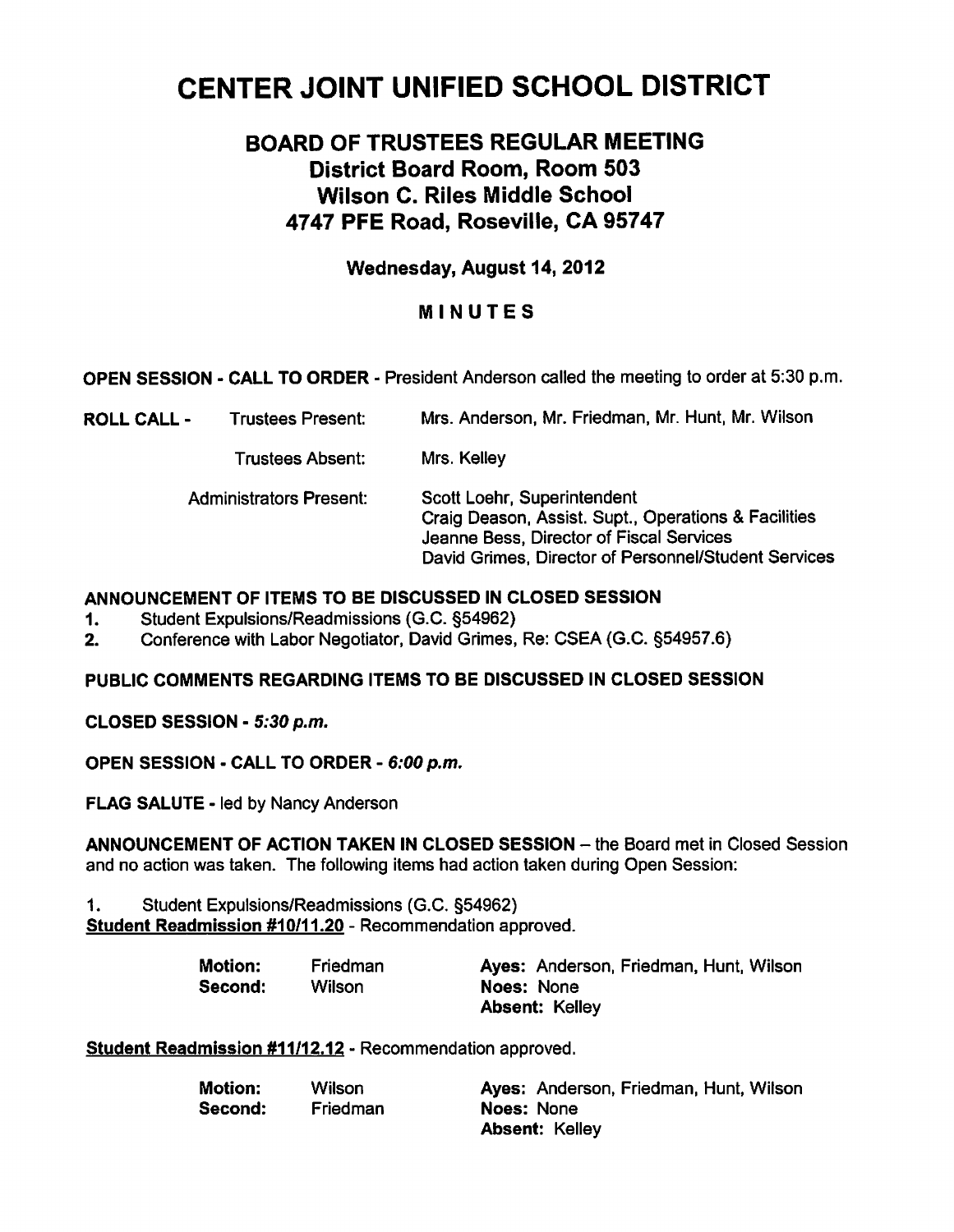8/14/12 Regular Meeting Page 2

# Student Readmission #11/12.11 - Recommendation approved.

| <b>Motion:</b> | Friedman | Ayes: Anderson, Friedman, Hunt, Wilson |
|----------------|----------|----------------------------------------|
| Second:        | Wilson   | Noes: None                             |
|                |          | <b>Absent: Kelley</b>                  |

# Student Readmission #11/12.18 - Recommendation approved.

| <b>Motion:</b> | Wilson   | Ayes: Anderson, Friedman, Hunt, Wilson |
|----------------|----------|----------------------------------------|
| Second:        | Friedman | Noes: None                             |
|                |          | <b>Absent: Kelley</b>                  |

Student Readmission #11/12.01 - Recommendation approved.

| <b>Motion:</b> | Friedman | Ayes: Anderson, Friedman, Hunt, Wilson |
|----------------|----------|----------------------------------------|
| Second:        | Hunt     | Noes: None                             |
|                |          | <b>Absent: Kelley</b>                  |

#### Student Readmission #11/12.16 - Recommendation approved.

| Motion: | Wilson | Ayes: Anderson, Friedman, Hunt, Wilson |
|---------|--------|----------------------------------------|
| Second: | Hunt   | <b>Noes: None</b>                      |
|         |        | <b>Absent: Kelley</b>                  |

ADOPTION OF AGENDA - approved adoption of agenda as amended: move Special Action and Recognition to after Business Item A

| <b>Motion:</b> | Friedman | Ayes: Anderson, Friedman, Hunt, Wilson |
|----------------|----------|----------------------------------------|
| Second:        | Hunt     | Noes: None                             |
|                |          | <b>Absent: Kelley</b>                  |

#### STUDENT BOARD REPRESENTATIVE REPORTS

1. Center High School - Aleah Woods was not available to report.

- 2. Antelope View Charter School Nathan Palafax was not available to report.
- 3. Global Youth Charter School Niko Morris was not available to report.

#### ORGANIZATION REPORTS

1. CSEA – Cyndy Mitchell, President, was not available to report.

2. CUTA - Heather Woods, President, reported that it was a good start to the school year. Classes are full to capacity. Principals have been helpful in getting numbers on class sizes. She noted that CUTA would love to have board members come see the classrooms with large numbers.

#### REPORTS/PRESENTATIONS

1. Williams Uniform Complaint Quarterly Reporting - David Grimes, Director of Personnel, reported that there were no complaints from April to June 2012.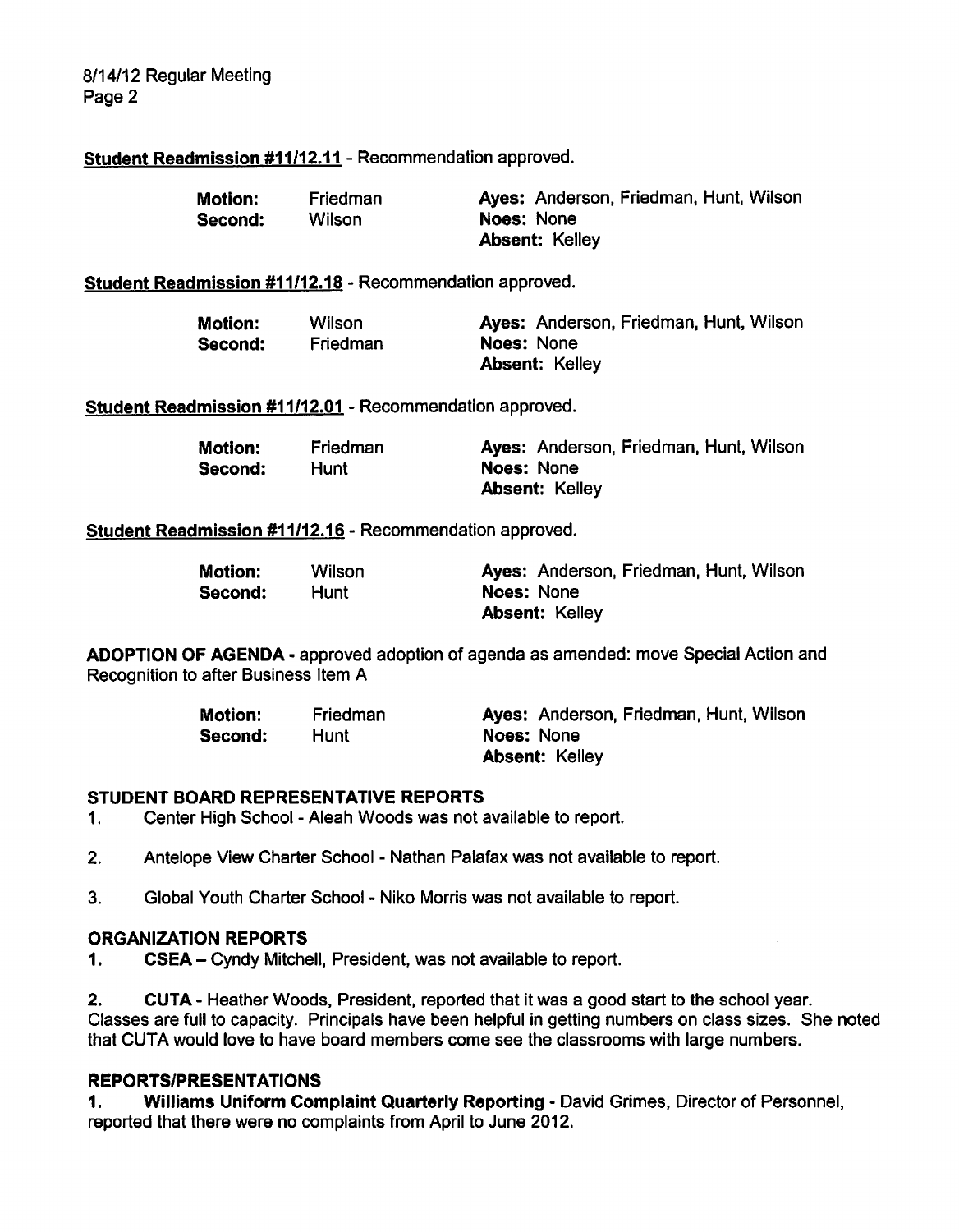# COMMENTS FROM THE AUDIENCE REGARDING ITEMS NOT ON THE AGENDA-

DelRae Pope, parent, announced that the Center High School Athletic and Cheer program will be hosting a 5K Fun Run/Walk at Gibson Ranch on September 15, 2012. Registration starts at 7:00 a.m. and the race begins at 8:30 a.m.

# BOARD/SUPERINTENDENT REPORTS

#### Mr. Loehr

noted that the year has gotten off to a good start.

noted that enrollment is looking solid; up from the end of the year. Classes are full and we are continuing to get students.

said that Project Lead the Way, 911 Dispatcher class, and North Country's "Leader in Me" classes and programs are in place. There is a lot of positive stuff; we continue to move forward.

announced that District STAR scores are up.

welcomed Mr. Grimes to the district office; its been a great transition, and a great addition to Cabinet.

#### Mr. Wilson

welcomed everyone back from summer.

noted that this summer he went to Dodger Stadium, as well as toured USC; looked for a contact for Center at USC.

#### Mr. Hunt

welcomed everyone back.

Mrs. Kelley was not available to report.

#### Mrs. Anderson

welcomed every one back from summer.

- is looking forward to a new year and exciting year.
- is excited about the programs at CHS.
- thanked everyone for coming back for another year.

# Mr. Friedman

- welcomed everyone back.
- congratulated Mr. Grimes and Mrs. Spore into their new positions.
- noted that it is good to see positive opportunities and school spirit.
- inquired on enrollment in Project lead the way and dispatcher classes at CHS.

Aleah Woods arrived at 6:18 pm

# STUDENT BOARD REPRESENTATIVE REPORTS

1. Center High School - Aleah Woods

school started last Wednesday; there are a lot of new students enrolled this year.

next week is Welcome Back Week; there will be a dance on Friday and dress up days throughout the week.

- its been a good year so far.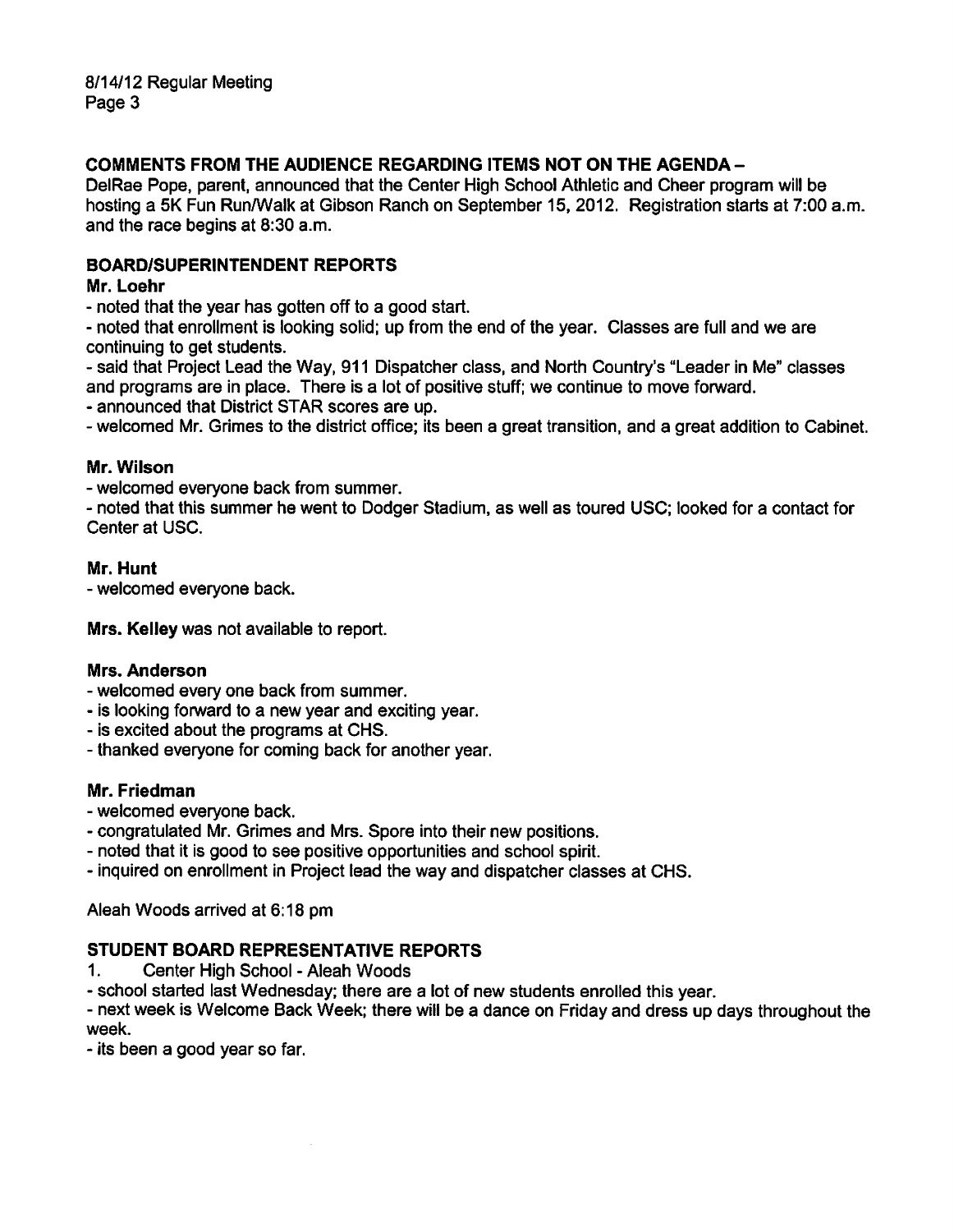# BOARD/SUPERINTENDENT REPORTS (continuing) CONSENT AGENDA

- 1. Approved Adoption of Minutes from June 20, 2012 Regular Meeting
- 2. Approved Classified Personnel Transactions
- 3. Approved Certificated Personnel Transactions
- 4. Approved 2012/2013 Master Contracts:

Bright Start Therapies Sierra School

- 5. Approved 2012/2013 Individual Service Agreements:
	- 2012/13-1 Aldar Academy 2012/13-2 Atkinson Youth Service 2012/13-3 Baby Steps Therapy 2012/13-4 BECA 2012/13-5-66 Bright Futures Therapy 2012/13-67 Burger Physical Therapy 2012/13-68 CCHAT 2012/13-69-71 Capitol Academy 2012/13-72-76 Easter Seals 2012/13-77-78 Guiding Hands 2012/13-79-80 JabberGym 2012/13-81 MediCab 2012/13-82 MedTrans 2012/13-83 Odyssey 2012/13-84-85,90 Placer Learning Center 2012/13-86-89 Point Quest
	- 2012/13-91 Bright Start Therapies
	- 2012/13-92 Amber Fitzgerald
	- 2012/13-93 Sierra School
- 6. Approved Professional Services Agreement: Baby Steps Therapy
- 7. Approved Professional Services Agreement: Amber Fitzgerald
- 8. Approved Professional Services Agreement: Camfel Productions
- 9. Approved 2012/13 Training/Service: High-Quality First Instruction (five-part series) MOU, Agreement #13-1131
- 10. Approved 2012/13 Training/Service: High-Quality First Instruction (site-based implementation support) - MOU, Agreement #0431
- 11. Approved Disposal of Surplus Vehicle 1999 Big Tex Trailer (white trailer) - License #1020106
- 12. Approved Two Year Ground Lease for Sunrise Park and Recreation District for Day Care at Oak Hill Elementary School
- 13. Ratified Sierra Vista Elementary School Site Master Planning Agreement For Architectural **Services**
- 14. Approved Award of Contract for Mandated Cost Claims to School Innovations & Advocacy (SI&A) for Fiscal Year 2012/13
- 15. Approved Payroll Orders: July 2011 June 2012
- 16. Approved Payroll Orders: July 2012
- 17. Approved Supplemental Agenda (Vendor Warrants)

Second: Friedman Noes: None

Motion: Wilson Ayes: Anderson, Friedman, Hunt, Wilson Absent: Kelley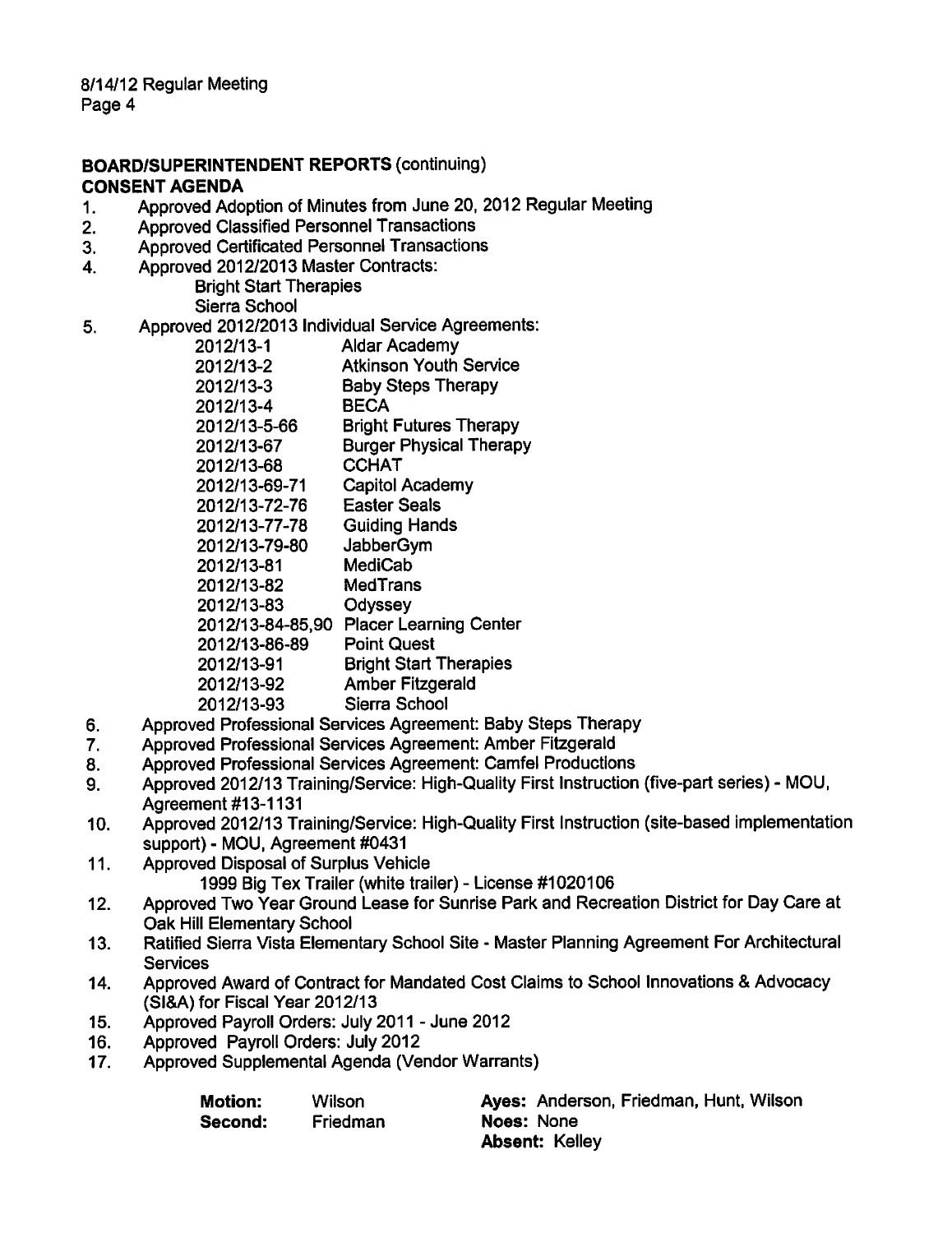8/14/12 Regular Meeting Page 5

#### BUSINESS ITEMS

A. TABLED - CSBA Nomination for Directors-at-Large

There was a motion by Trustee Wilson to table the item.

| Motion: | Wilson   | Ayes: Wilson, Hunt, Anderson |
|---------|----------|------------------------------|
| Second: | Anderson | Noes: None                   |
|         |          | <b>Absent: Kelley</b>        |

# SPECIAL ACTION AND RECOGNITION

1. Approved Resolution #1/2012-13: Resolution in Appreciation of Trustee Matthew L. Friedman

MOTION PASSED

| Motion: | <b>Wilson</b> | Ayes: Wilson, Hunt, Anderson |
|---------|---------------|------------------------------|
| Second: | Anderson      | Noes: None                   |
|         |               | <b>Absent: Kelley</b>        |
|         |               | <b>Abstain: Friedman</b>     |

Scott Loehr, Superintendent, shared with everyone the resolution that was passed. Trustee Friedman was presented with a framed resolution and a gold pass to Center Joint Unified School District activities.

Trustee Friedman thanked his wife, Mary, and daughter, Talia, for their support. Trustee Friedman thanked everyone in attendance at the meeting. He asked that administrators pass on to their staff the thanks for the work that they do for the district everyday.

He then announced that he endorses Nancy Anderson and Delrae Pope for the next election.

Trustee Anderson thanked Trustee Friedman for his time serving the district; a job well done. Trustee Hunt agreed with Trustee Anderson.

Trustee Friedman noted that he wanted to recognize Ray Bender for his leadership and guidance given to him when he came on to the board.

#### ADVANCE PLANNING

a. Future Meeting Dates:

- i. Regular Meeting: Wednesday, September 19, 2012 @ 6:00 p.m. District Board Room -Room 503, located at Riles Middle School, 4747 PFE Road, Roseville, CA 95747
- b. Suggested Agenda Items:

ADJOURNMENT-6:30 p.m.

| Motion: | Friedman | Ayes: Anderson, Friedman, Hunt, Wilson |
|---------|----------|----------------------------------------|
| Second: | Hunt     | Noes: None                             |
|         |          | <b>Absent: Kelley</b>                  |